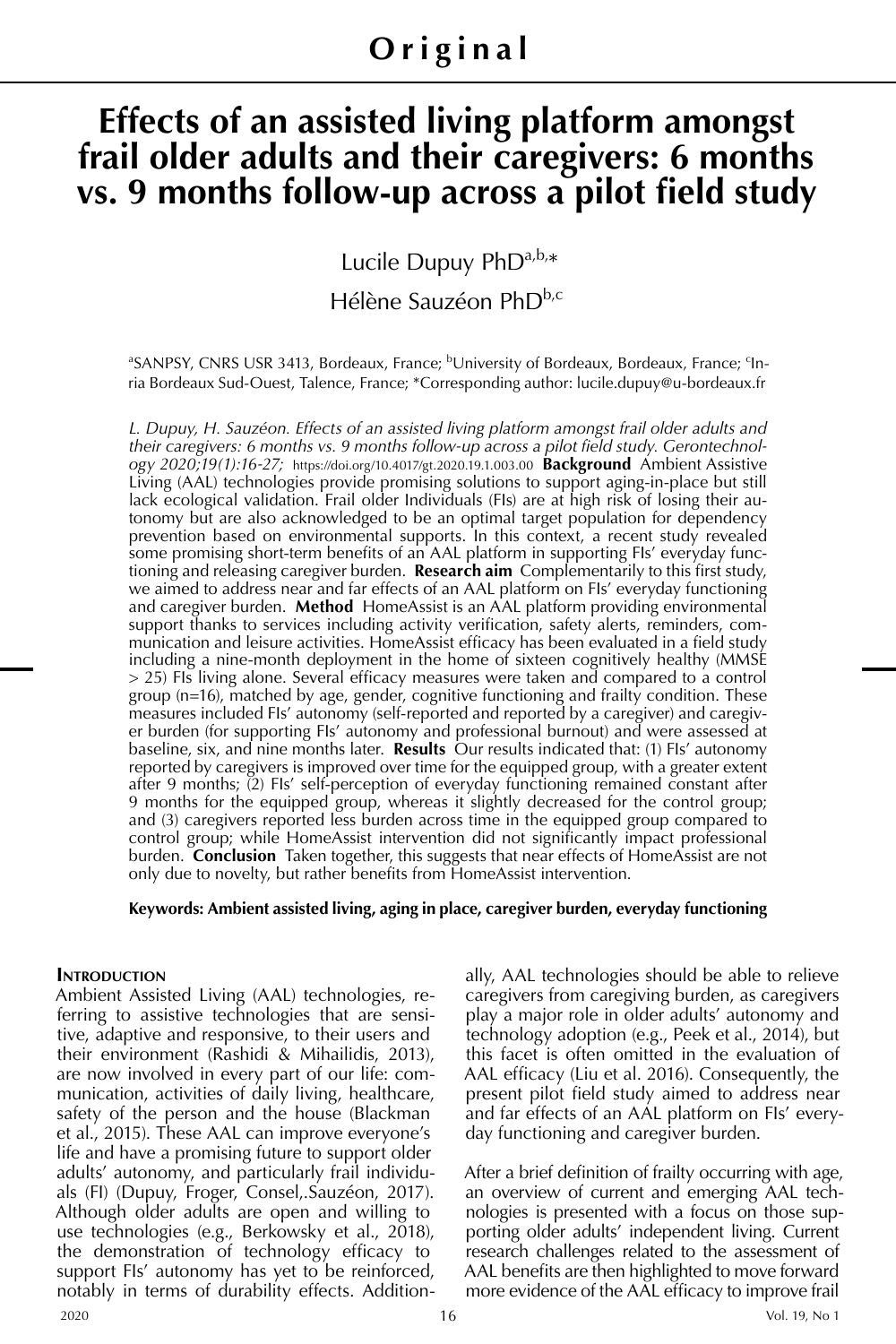older adults and caregivers' everyday life.

# **Frailty syndrome in aging and caregiver burden**

With the aging of the population, frailty syndrome has acquired an increased interest, as its prevalence among seniors is becoming significant. Indeed, a 2012-study found that 10% of the population aged 65 and over, and 26% over 85 years old was experiencing frailty, and this proportion is expected to grow in the following years (Collard et al., 2012).

Not to be a disease or pathological condition, frailty is a clinical syndrome and can be defined as an increased vulnerability due to a poor ability to deal with age-related decline in physical, cognitive and physiological conditions (Clegg et al., 2013). Fried and colleagues seminal work defined frail individuals (FIs) as individuals meeting three or more of these five criteria: weak strength, slow gait speed, self-reported exhaustion, unintentional weight loss, and low physical activity (Fried et al., 2001). This state of vulnerability can lead to several negative outcomes in everyday life, including falls, hospitalization, autonomy loss, and death (Fried et al., 2001; Avila-Funes et al., 2008). Another consequence of frailty is the increased need for caregiving, which may result in a burden for family and professional caregivers (McFall & Miller, 1992). Burden possesses various definitions and authors separate the subjective burden, corresponding to the feelings, attitudes, and emotions elicited by the caregiving tasks; and the objective burden, referring to the caregiving events, happenings and activities (Montgomery, Gonyea & Hooyman, 1985).

Regarding interventions to support frailty, some studies highlighted that FIs are an optimal target for non-pharmaceutical intervention (Morley et al., 2014). Therefore, several environmental interventions have shown their potential to support FIs, including exercising (Theou et al., 2011), or changes in food regimen (Morley et al., 2014). Other possible environmental supports come from assistive devices, having the potential to either adapt the environment to make it more accommodating, or to provide compensatory supports for a capability loss thanks to environmental prompts for initiating and/or helping the task realizing. (Morrow & Rogers, 2008). Environmental interventions can be effective for helping FIs to perform everyday activities, or even to reduce their functional degradation. The spectrum of benefit expectations from environmental interventions is large, ranging from performance renormalizing, improved everyday activities, to preventing their deterioration or slowing down their degradation. Furthermore, these environmental supports could alleviate caregivers' role, hence reducing their burden.

# **AAL technologies for older adults**

In the past few years, research and industry have provided a great deal of effort into the development of AAL technologies to support older adults' autonomy and well-being in various aspects of everyday life, including activities of daily living (ADL), communication, and safety (e.g., Blackman et al., 2015; Rashidi & Mihailidis, 2013).

Examples of AAL technologies providing support for ADL include CASAS (Rashidi & Cook, 2009), COACH (Mihailidis et al., 2008), or Lee and Dey's pill reminder (Lee & Dey, 2014), monitoring everyday activities such as toileting, meal preparation or medication taking; and dispensing prompts or reminders. Regarding communication, we can cite the PRISM system (Czaja et al., 2017), InTouch (Neves et al., 2015) or Wayve (Lindley, 2012), providing a sense of connectedness by sharing pictures and messages with family and friends. Examples of AAL for safety purposes include iFall (Sposaro & Tyson, 2009) and cAALyx (Rocha et al., 2013), tracking vital signs or falls, with the possibility to contact caregivers or emergency services in case of an unusual situation. Therefore, AAL has the potential to integrate a range of technologies, products, and services for promoting aging in place.

Moreover, it is noteworthy that caregivers are also often involved in AAL-based intervention. Therefore, when evaluating the efficacy of AAL to support older adults' autonomy, the care receiver-caregiver dyad should deserve more consideration by including secondary outcome measures related to caregivers' burden.

## **Evaluating the benefits of AAL technologies for older adults and their caregivers**

Despite the increasing amount of "specifically and appropriately designed" technologies for older adults, evidence of their efficacy is still expected. Even when an experimental validation is performed, it often does not meet rigorous experimental standards, i.e. a long enough evaluation process, a significant sample size, a control condition, validated tool measurements, and an ecological situation (Slim et al., 2003). For example, Queiros et al. (2015) performed a systematic review of the AAL literature, analyzing a total of 1,048 studies. They reported that only 10% of these studies were related to user issues (accessibility and usability, in particular), clearly revealing the technology-oriented approach of the AAL field for older adults. Also, among the 13% of technologies with a practical purpose, only 0.04% (6 studies) have been tested in field trials. As already observed in a previous review (Reeder et al., 2013), these field studies are reported as lacking empirical evidence of AAL efficacy, mostly due to the study design with often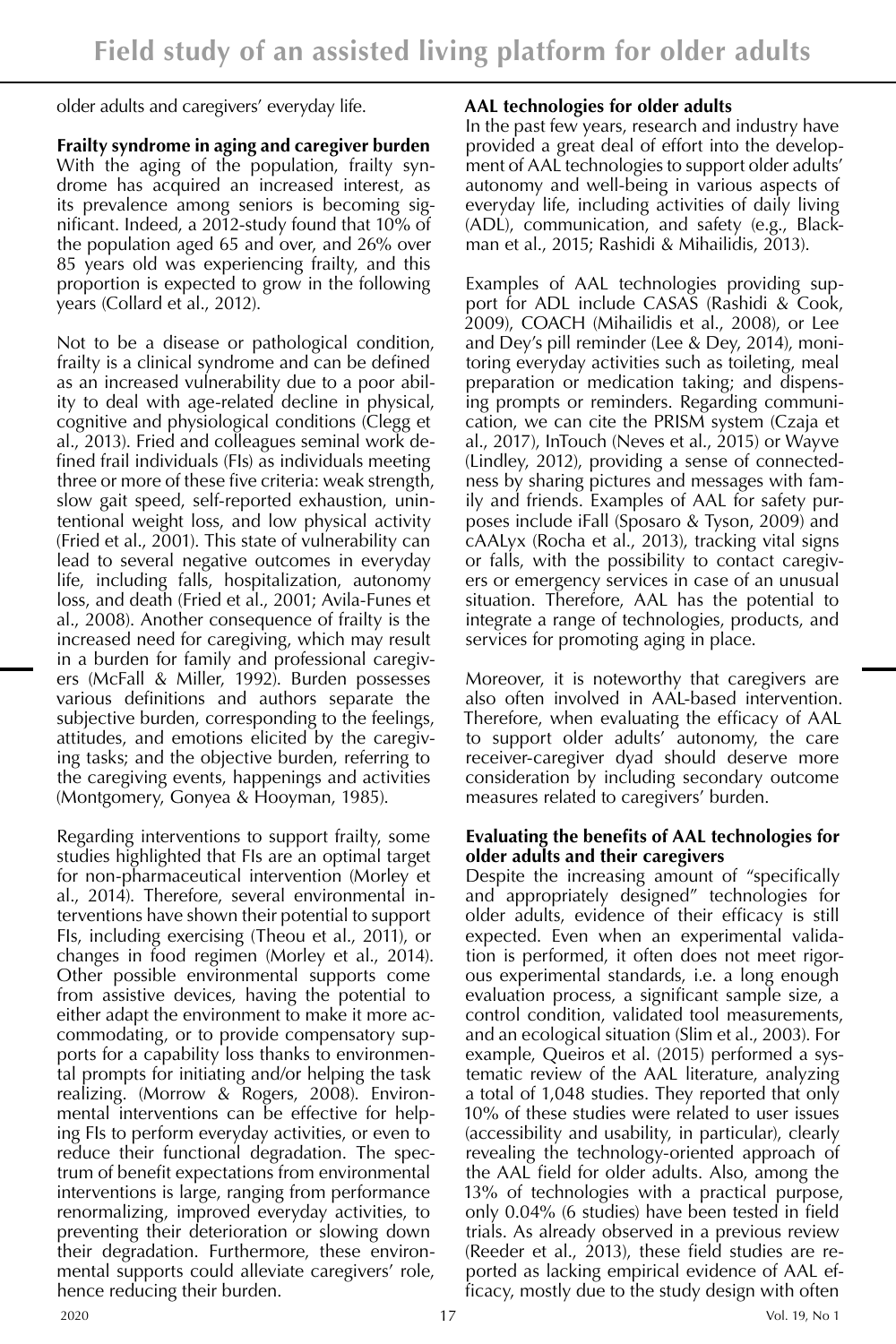small sample sizes, non-standardized measures (i.e., self-made measures), experimental home setting (rather than real homes), and an absence of a control group. Similarly, and more recently, Liu et al., (2016) found that only a third of their reviewed papers performed an experimental validation, and ecological validation studies in the home of participants were very rare.

Among existing ecological validation studies for AAL benefits toward older adults, we can cite the recent randomized controlled trial carried out in the PRISM trial (Czaja et al., 2017). In their field study, 300 older adults benefitted at home either from a mini-computer with communication and leisure services (the Personal Reminder Information and Social Management – PRISM system), or a notebook with similar content, over an 18-month period. Based on standardized measurements, their results showed a significant reduction of social isolation and loneliness in both groups, with a greater improvement for the PRISM condition.

Regarding field studies involving AAL with sensors, we can cite the recent work of Rantz and colleagues (2017). In this randomized and controlled study, 86 older adults living in assisted living communities received a suite of environmental sensors (motion sensors, mattress bed sensors, and gait sensors) in order to measure their mobility and detect falls. This group of users was compared to 89 older adults receiving standard care. Results showed that one year later the intervention group declined more slowly than the control group in terms of mobility and that in case of functional decline, nurses could detect and intervene earlier with the intervention group compared to the control group. A less recent study presenting good methodological standards is the one of Tomita et al. (2007). Indeed, in their study, 46 older adults were provided with a range of sensors deployed in their home for 2 years and compared with a non-equipped group of 67 older adults. Assessment of participants' functional, physical and cognitive status, through standardized clinical measures, showed maintenance after 2 years for equipped participants' while the control group's status significantly decreased over time.

However, one drawback of these two studies is the silo aspect of AAL technology. Indeed, the PRISM system only provides services for communication and leisure, and Rantz and Tomita's platforms are focused on activity analysis. Moreover, the efficacy of the technology was only estimated by the improvement of older adults' status, without involving caregivers' well-being. Recently, Dupuy and colleagues (2017) published results from a 6-month field study inves-

tigating the effects of a multi-domain AAL platform toward frail older adults and their caregivers. In their study, 16 older care-receivers and their caregivers using the platform were compared to control dyads without equipment, and their results suggested benefits of the platform to support older adults' independence and relieve caregiver burden. However, these results would be strengthened by the evaluation of longerterm effects of the platform and prevent possible novelty effects. Indeed, alongside both efforts of study-design strength (control group, measurement reliability, etc.) and ecological validity, it is critical to investigate the durability of the clinical effects of AAL. Durability, also called maintenance effect, refers to the length of time therapeutic effects are maintained (Ardoin, 2006). It is an expected outcome measurement when investigating the effect of clinical intervention and is typically assessed with a short- to mild or longterm longitudinal follow-ups, to distinguish the near and far effects of the intervention. When both near and far effects are observed, this supports the durability of the intervention effect. Contrariwise, when near effects appeared but far effects fail to be observed, intervention durability is raised into question. Such findings obviously lead to moderate the extent of intervention effect or even to evoke possible novelty effects such as the well-known technology honeymoon effect in the field of adoption of technology innovations (Wells et al., 2010).

# **Aim and research questions**

In this context, the aims of the present paper were the following:

1. Evaluate over a long-term deployment the efficacy of an AAL platform in terms of support for older adults' everyday functioning and caregiver burden according to a real-life setting;

2. Compare short-term effects to longer-term use benefits to identify possible novelty artefacts;

3. Leverage observed results to propose some research avenues for the design and evaluation of AAL technologies for the older adult and their caregivers.

## **Methods**

We will present here the details of our experimental validation protocol: we will first describe our participant sample, then the AAL platform studied, named HomeAssist, the measures we used, and our experimental design.

# **Participants**

As previously mentioned, this study included both older adults and their caregivers in an ecological situation, that is, older adults living in their homes. Therefore, we recruited dyads of one older adult and his/her professional caregiver, thanks to a collaboration with public home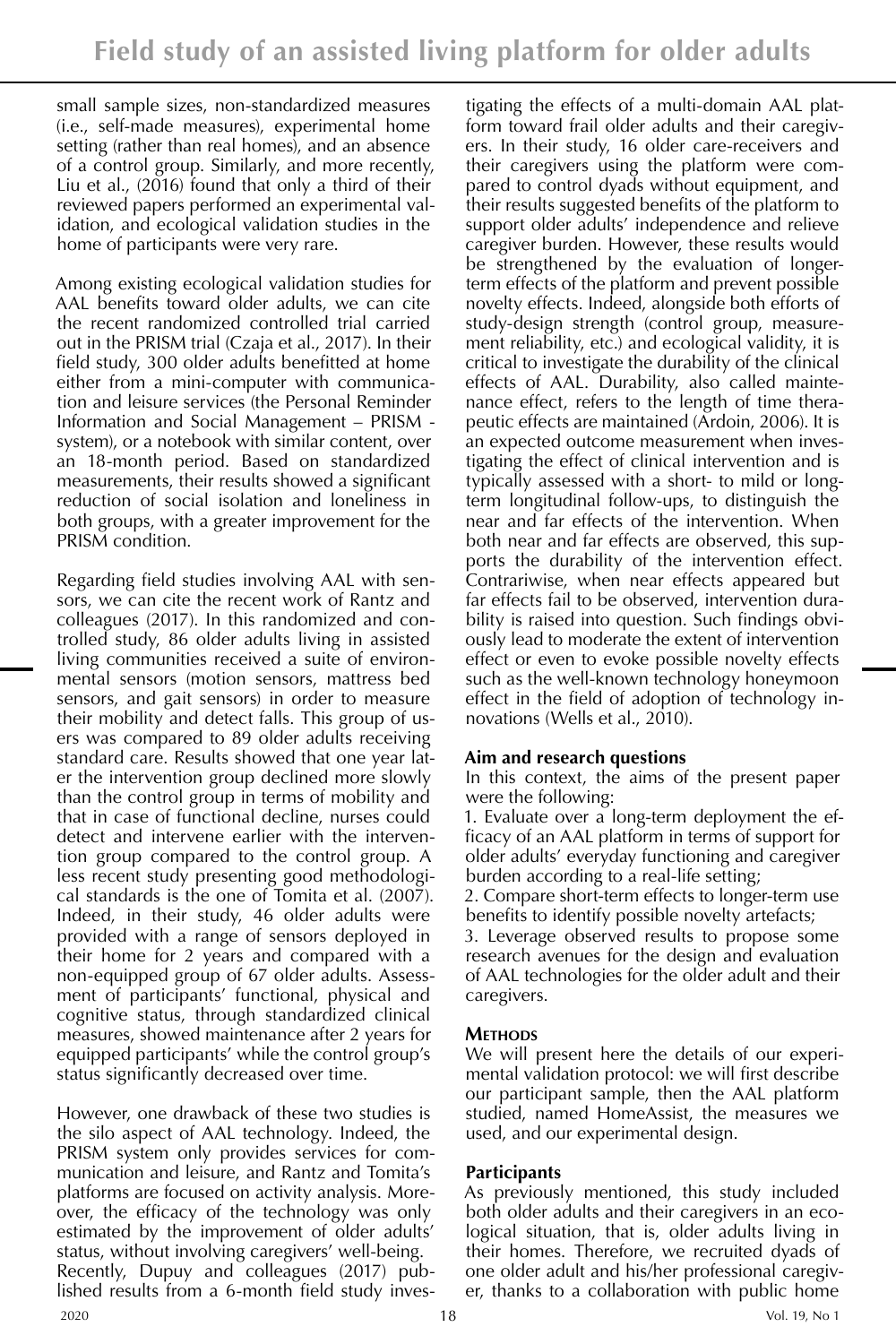care services in Gironde (France). Our criteria for the inclusion of an older participant were: being cognitively healthy (MMSE score greater than 25; which is the standard cut-off score when including various educational levels; Kalafat et al., 2003), living alone, and be aged 70 and over. Our baseline sample was constituted by 48 dyads older adult/caregiver, but due to dropouts (6 in the control group, 5 in the equipped group) and participants moving out  $(n= 5)$ , our final sample after 9 months included 32 older adults and their professional caregivers. The older participants were aged 81.63 on average (SD=6.30, ranging from 70 to 93 years old), included 8 females, and were living independently in various housing types, from apartments located in city centers to houses in the countryside. The 32 professional caregivers were all women, having at least one year experience of home care services and at least 6 months of caregiving the older participant. Our participants were then pseudo-randomly assigned either to the equipped condition (i.e., being provided with our AAL platform) or the control condition (i.e., having fake paper sensors placed in their house), matched according to older adults' age, gender, and functional status. To note, we did not perform a randomized control trial (the gold standard in clinical methodologies) since the heterogeneity of aging generates difficulties to match both groups of participants. Instead, we performed pseudo-randomization, matching groups depending on their age, gender, MMSE score, and educational level.

Older participants in both groups underwent a battery of geriatric measurements to evaluate their degree of physical frailty. We based our assessment battery on Fried and colleagues' criteria: weak strength, slow gait speed, self-reported exhaustion, unintentional weight loss, and low physical activity (Fried et al., 2001). Therefore, we used the following tests to measure frailty condition:

- The *Short Physical Performance Battery* (SPPB; Guralnik et al., 2000) including three physical exercises: static balance testing (i.e., being able to stand for more than 10 sec on different positions standing on one or two legs), the Timed Get Up and Go test (i.e., rising from a chair, walking three meters, turning around and seat back), and gait speed testing (i.e., timed 4-meters walk). The battery gives a total score from 0 to 11, a higher score indicating better performance in the mentioned exercises.

- The *Mini Nutritional Assessment* (MNA; Guigoz & Vellas, 1999) to evaluate diet, body mass index and unintentional weight loss. This test gives a total score of 30, higher scores indicating better nutritional status.

- The *36-Item Short Form Survey* (SF-36; Ware & Sherbourne, 1992), inducing two sub-scores for physical and mental health, as a proxy for self-reported exhaustion. For the two sub-scores, ranging from 0 to 100, higher scores indicate a better health condition.

We also evaluated older adults' sensory abilities with a three-point Likert scale evaluating visual or hearing difficulties, ranging from 0: very difficult to 2: not at all difficult; and their self-reported cognitive difficulties with the Cognitive Difficulties Scale (CDS; McNair and Kahn, 1983), where higher scores indicate more reported difficulties. The descriptive statistics of our two groups of participants are presented in *Table 1*.

According to SPPB and MNA scores, our two groups of participants present moderate physical frailty, and are almost at risk for malnutrition (cut off score: 24; Guigoz & Vellas, 1999), with no significant differences between groups.

#### **Intervention**

Both experimental and control conditions are conducted in a real-life situation, at the home of older adults, in order to perform an ecologi-

|  | Table 1. Participants characteristics for the control and equipped group |  |  |
|--|--------------------------------------------------------------------------|--|--|
|  |                                                                          |  |  |

| Old participants             | Equipped group $(N=16)$ | Control group $(N=16)$ | Group comparison |  |
|------------------------------|-------------------------|------------------------|------------------|--|
|                              | Mean (SD)               | Mean (SD)              |                  |  |
| Age                          | 80.38 (1.52)            | 82.88 (1.61)           | p > 0.200        |  |
| Gender                       | 4 males                 | 4 males                |                  |  |
| Family status                | 15 widowed, 1 single    | 16 widowed             |                  |  |
| Education (in years)         | 9.37(2.27)              | 9.69(1.89)             | p > 0.600        |  |
| $MMSE$ [0-30]                | 27.81 (0.38)            | 27.56 (0.55)           | p > 0.700        |  |
| $MNA_{[0-30]}$               | 24.13 (0.50)            | 23.88 (0.45)           | p > 0.700        |  |
| $SPPB_{10-111}$              | 9.00(0.43)              | 8.33(0.86)             | p > 0.400        |  |
| $SF-36$                      |                         |                        |                  |  |
| Physical subscore $[0.100]$  | 58.78 (5.86)            | 52.84 (5.45)           | p > 0.400        |  |
| Mental subscore $_{[0:100]}$ | 68.12 (5.06)            | 66.30 (4.80)           | p > 0.700        |  |
| $CDS[O-148]$                 | 30.97 (3.85)            | 43.93 (6.66)           | p > 0.100        |  |
| Sensory abilities            |                         |                        |                  |  |
| Vision $[0-2]$               | 1.56(0.63)              | 1.37(0.62)             | p > 0.400        |  |
| Audition $_{[0.2]}$          | 1.12(0.72)              | 1.37(0.50)             | p > 0.200        |  |

MMSE: Mini Mental State Examination; MNA: Mini Nutritional Assessment; SPPB: Short Physical Performance Battery; SF-36: Short Form-36; CDS: Cognitive Difficulties Scale 2020 19 Vol. 19, No 1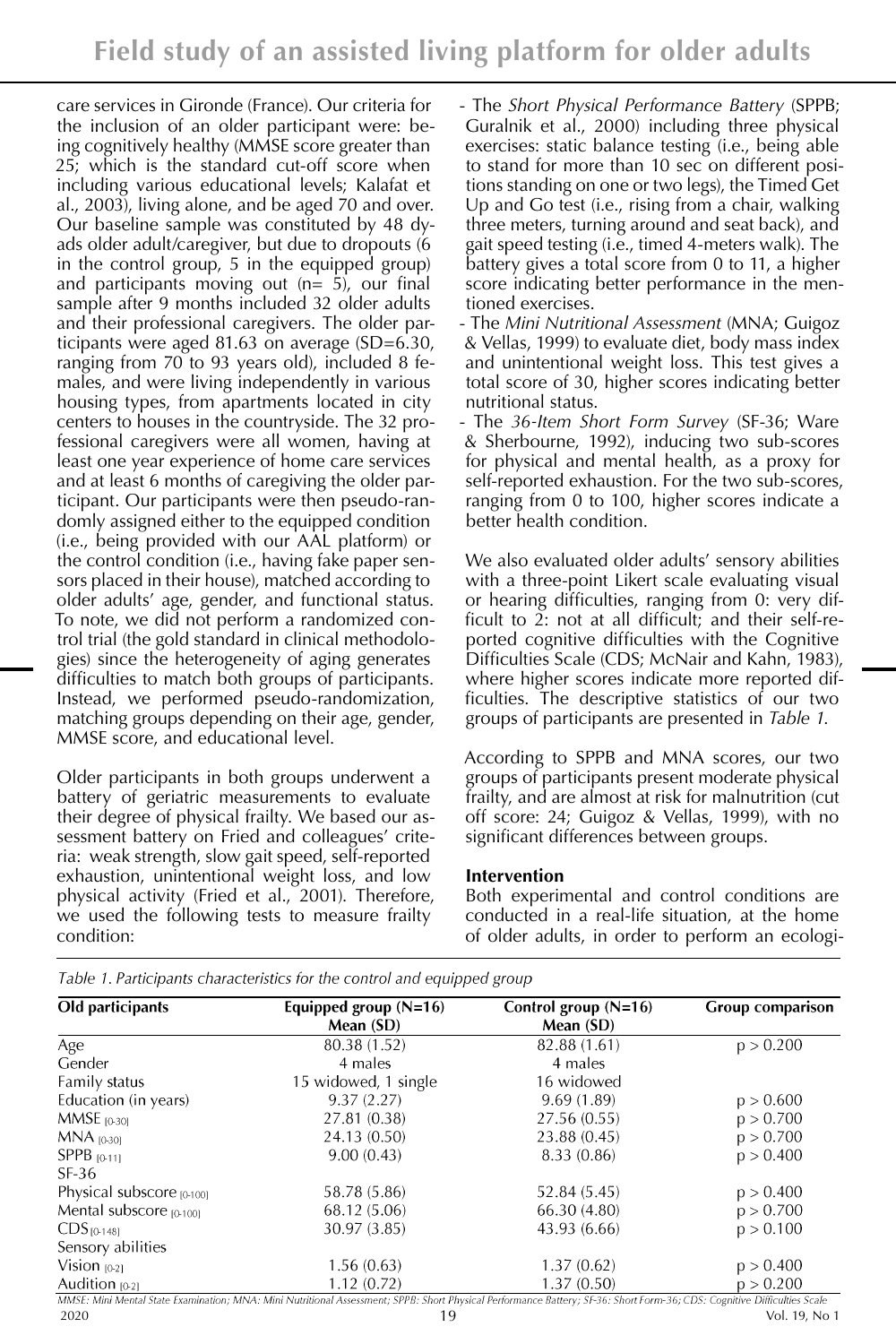

*Figure 1. Content of the HomeAssist platform: A set of sensors, an online catalog of assistive applications and two touchscreen tablets*

cal validation (i.e., applied to everyday life rather than laboratory setting; Schumkler, 2001) of HomeAssist efficacy.

## *HomeAssist*

The platform was constituted by a set of sensors and actuators, as well as two touchscreen tablets (*Figure 1*).

Precisely, three types of sensors were used in our platform: contact sensors, enabling to detect when a door or a drawer is opened or closed; electric meters, sensing electric consumption of electric appliances and enabling to remotely turn it on or off; and motion sensors, collecting timed information when motion is detected in their sensing range. An example of an installation in a house is provided in Annex 2. These sensors were chosen for being small, wireless, cheap and respecting users' privacy. Users were interacting with the platform via two touchscreen tablets, operating under Android OS, that we redesigned following guidelines for the older population (e.g., ISO/TR 22411; Fisk et al., 2009) and prior user testing (Consel et al., 2015; Caroux et al., 2017).

Assistive services were provided by a catalog of online assistive applications, where each application could be downloaded or deleted depending on the evolutive needs of the users. The catalog provided services in three domains of everyday life: activities of daily living, safety, and communication and leisure, described hereafter.

(1) Applications for everyday activities

Our platform had the capacity to verify the appropriate realization of 5 everyday activities: getting up, meal preparation, toileting, dressing and going to bed; thanks to the set of sensors which placement was based on individual routine and housing type (Caroux et al., 2014). Moreover, via an online calendar accessible to caregivers, the platform could remind users of appointments and events.

# (2) Applications for safety

Thanks to the range of sensors, several applications for safety could be proposed: first, a light path to prevent falls during the night, which was triggered by an electric meter sensing when the user turns on his bedside lamp. Second, a sensor disposed of on the entrance door enabled to detect if the door was left open or unexpected wandering during night. Lastly, electric appliances such as the stove could be monitored and automatically switched off. In case of critical situations detected by the platform, a text message was sent to a caregiver.

## (3) Applications for social participation

Users were provided with a dedicated tablet proposing a simplified mailing system, enabling users to send emails using voice recording and a speech synthesizer to read the messages out loud (Caroux et al., 2017). This tablet also proposed video telephoning, web search engines, gaming apps, and social media apps, depending on users' needs. Users could also be informed regarding social events happening in their town through a mailing list.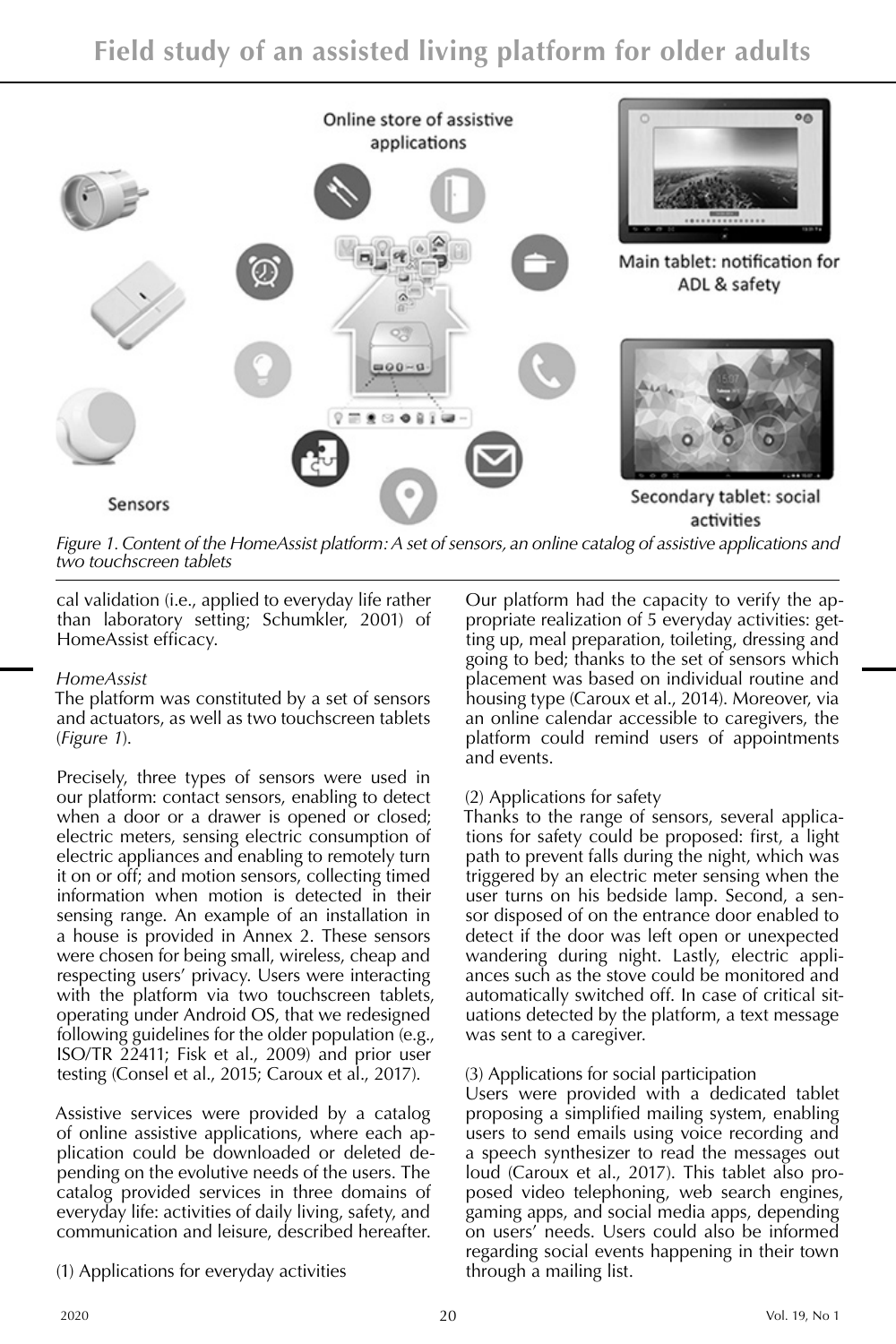#### *Control condition*

In order to provide a comparable condition, we provided the control group with fake paperbased sensors and tablet, located at the same place as actual devices would be. We made that choice in order to introduce as well a new and unfamiliar material in participants' homes, and therefore reduce novelty effect; while not spending money in buying material that would not be used. In this case, participants noticed that something was new in their home, and some participants even asked if the sensor was recording anything. Beside, paper-based sensors, considered as technology probes, have been used in participatory design studies involving older adults and showed that it can successfully inspire older adults and provide guidelines for the design of future technologies (Plaisant et al., 2004).

## **Experimental design**

The study was approved by the French Committee for Person Protection (CPP), the National Commission of Informatics and Liberty (CNIL) and the Ethics committee of the National Institute of Informatics and Mathematics (COERLE), as protecting participants and data accordingly.

The study involved 32 older adults and their caregivers over a period of 9 months. Sixteen participants benefited from HomeAssist during this time, while the other half received a fake, paperbased version of the platform disposed of in the place of actual sensors and tablets. The positioning of the set of sensors (either the fake or actual ones) was based on older adult's routine and housing type, analyzed by an occupational therapist during a previous visit.

For the equipped group, the deployment was performed by a home automation specialist, and then older adults and their caregivers benefitted from 4 training sessions to learn how to use the different services proposed by the platform. Users were also provided with a written manual and had access to a hotline in case of questions or difficulties. Lessons learned from this deployment process can be found in Dupuy & Sauzéon, (2018).

Once these training sessions were over, we started the experimental trial and the following measures of interest were administrated to our two groups of participants, with three points of measure: at baseline  $(t_0)$ , six months later  $(t_6)$  and after nine months  $(t<sub>9</sub>)$ .

## **Measures**

Both our equipped and control groups underwent assessments to evaluate older adults' functional status, and their caregivers were evaluated regarding their perceived burden in assisting their recipient. To do so, we used the following

neuropsychological tools.

# *Older adults' everyday functioning*

Older adults' functional status was quantified by two scales: first, the IADL scale (Lawton & Brody, 1969), answered by the participant. This scale is constituted by 24 items screening for difficulties regarding several ADL, based on a 5-point Likert scale, a higher score indicating a greater range of difficulties. Additionally, older adult's functional status was hetero-evaluated by their caregiver (thanks to the French IHVA scale (Inventaire des Habiletés pour la Vie en Appartement; Corbeil et al., 2009; see Bruininks, 1984 for the original English version). Indeed, since we had the opportunity to meet with caregivers, we chose to perform a hetero-evaluation of older adults' functional status, as frail older adults are shown to be sometimes not accurate in self-evaluating their everyday difficulties (e.g., Kempen et al., 1996). This scale is composed of 12 dimensions, each of them comprising 10 items rating from 0 to 3 the ability to perform autonomously several ADL. Therefore, this scale induces a total score of 360, higher scores indicating a higher functional status reported by the caregiver.

## *Caregiver burden*

Caregivers underwent two scales: first, the Maslach Burnout Inventory (MBI, Maslach et al., 1997), evaluating three aspects of subjective burden: emotional exhaustion, depersonalization, and personal accomplishment; over a 7-point Likert scale ranging from 0: "Never" to 6: "Always". We computerized a total score following Aloha and colleagues' (2014) formula: [0.4\*exhaustion  $+ 0.3*$ depersonalization  $+ 0.3*$ (48 – personal accomplishment)], inducing a higher total score in case of higher subjective professional burden. We also administrated an adaptation of Lawton's IADL scale, which we named Support for IADL scale, and focusing on the objective burden, i.e., the burden of assisting older adults performing their ADL. For example, an item was: "For you, the support that you provide for eating is: 0: "Very easy" – 6: "Very hard". Therefore, this scale for IADL support induces a global score of 144, a higher score indicating more difficulties in assisting the older adult.

# **Statistical analyses**

To evaluate the impact of HomeAssist on its users, we used mixed ANOVA with the following statistical design: Time as an intra-individual independent factor with three modalities  $(t_0, v_s)$ .  $t<sub>6</sub>$  vs.  $t<sub>9</sub>$ ; and Group as an inter-individual independent factor with two modalities (equipped vs. control groups). Knowing that our sample was relatively small, we performed statistical verification for using parametric tests: for within-subject data, Mauchly's test of sphericity was performed.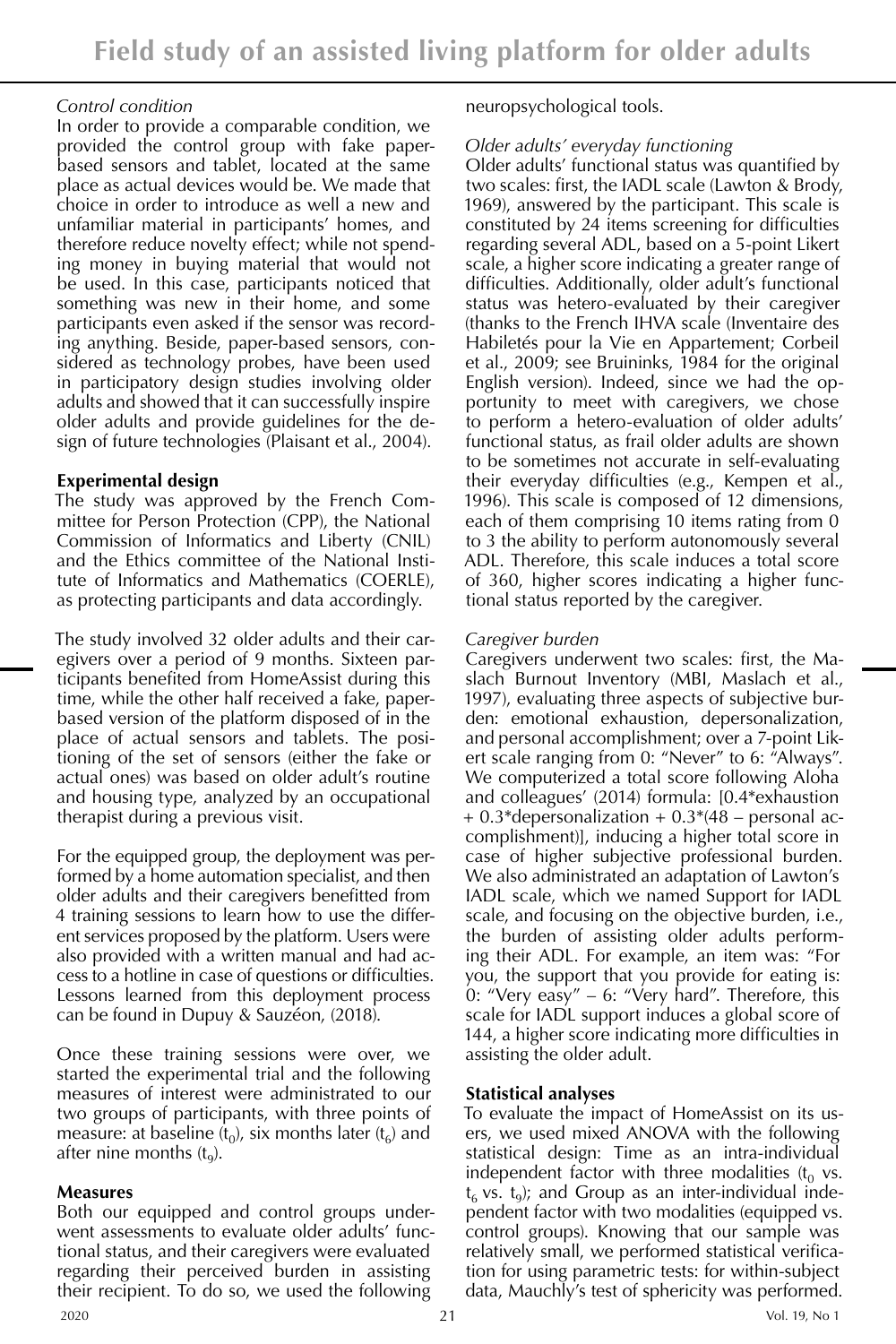**Field study of an assisted living platform for older adults**



*Figure 2. Evolution of older adults' autonomy for equipped and control group. Left: Self-reported measure of everyday difficulties (IADL scale). Right: Caregiver-reported measure of older adult's autonomy (IHVA scale). Statistics: \*\*: p > 0.01; \*\*\*: p > 0.001*

When the null hypothesis was significant (i.e., sphericity assumption was violated), corrections using Huynh-Feldt Epsilon (ε) were reported instead of p significance (Huynh-Feldt Epsilons are known to be best suited for small samples; Huynh & Feldt, 1976). For inter-subject data, Levene's test of homogeneity was performed, and when it came out significant, we reported Kruskal-Wallis test instead. Our four dependent measures were the total scores of the previously mentioned tests: the IADL scale, the IHVA scale, the MBI and the Support for IADL scale; and their Z-scores were computed in order to plot more comparable data. In case of statistical significance, posthoc tests were performed to compare between the three modalities of Time; and Student t-tests were used to compare between our two groups of participants. All statistical analyses were carried out with SAS SPSS Statistics 22.

#### **Results**

#### **Benefits for older adults' autonomy**

The evolution of older adults' autonomy for our two groups of participants is plotted in *Figure 2*.

Regarding older adults' perception of their autonomy to perform ADL (i.e., scores of the IADL scale, *Figure 2* left), results of the mixed ANO- VA did not show any significant global effect of Time ( $p > .900$ ), Group ( $p > .06$ ), nor interaction Time\*Group (ε >.200). Nonetheless, when looking into differences between groups, results suggest that after 9 months, equipped participants perceived themselves as more autonomous than the control group ( $p = .015$ ; t = 2.589).

Regarding caregivers' evaluation of older adults' functional status (i.e., the IHVA score, *Figure 2* right), global effect of Time was not significant (p  $>$  .900) nor effect of Group ( $p >$  .600). However, a significant interaction effect Time\*Group was obtained [F(2, 29) = 11.31;  $\epsilon$  < 0.001;  $\eta^2$  = 0.27]. Precisely, comparisons showed that according to caregivers, the equipped group's autonomy remains constant from t0 to t9; whereas the score decreased significantly between t0 and t6 for the control group ( $p < 0.001$ ).

#### **Benefits for caregiver burden**

Evolution over time of caregiver burden for equipped and control groups is illustratedin *Figure 3*.

First, regarding perceived professional burden (*Figure 3* left), no significant effects were found, showing no differences between groups and overtime of the MBI score.



*Figure 3. Evolution of caregiver burden for equipped and control group. Left: Professional burden (MBI scale). Right: Burden in assisting the older adult (Support for IADL scale). Statistics: \*\*: p > 0.01; \*\*\*: p > 0.001*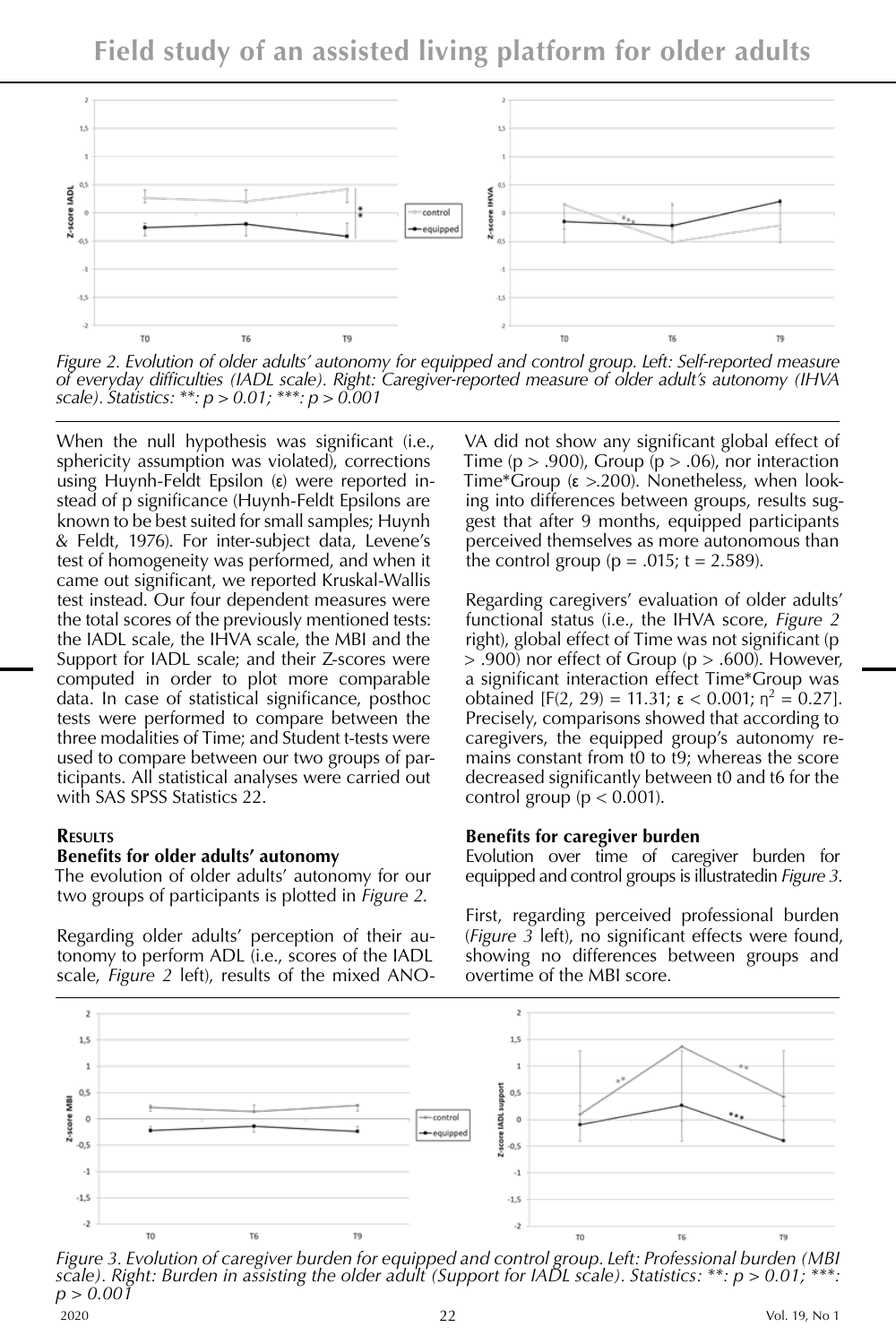Regarding the Support for IADL score (*Figure 3* right), assessing caregivers' perceived difficulties to support their recipient, results of the mixed ANOVA show a significant interaction effect Time\*Group  $[F(2, 29) = 4.31; \varepsilon = 0.039; \eta^2]$ = 0.13]. Post-hoc analyses showed that for the equipped group, caregiver burden remained stable between  $t_0$  and  $t_6$ , and significantly decreased from  $t_6$  to  $t_9$  (p = 0.001). By comparison, for the control group, the burden significantly increased from  $t_0$  to  $t_6$  (p = 0.001) and then significantly decreased from  $t_6$  to  $t_9$  (p = 0.001). Additionally, significant group differences were obtained at  $t_{6}$ [t(30) = 2.27; p = 0.03] and at t<sub>9</sub> [t(30) = 2.39; p = 0.02], with, in both case, caregivers in the control group reporting more difficulties assisting their care-receivers than in the equipped group.

# **Discussion**

In this study, we were interested in evaluating the impact of our platform HomeAssist to support older adults' autonomy and relieve caregiver burden. To do so, we compared 16 older FIs using our platform at home for nine months, with a control group receiving a fake version of the technology.

Regarding benefits for everyday functioning, we observed that older adults' self-perceived difficulties varied little over time and among the group, suggesting only a slight impact of Home-Assist in FIs' self-perception of everyday functioning. Interestingly, HomeAssist benefits are tangible on self-perception scores only after 9 months. When interrogating their caregivers, results showed maintenance of equipped FIs' autonomy after nine months of use, whereas reported everyday functioning decreased in the control group. These results have several implications: first, it highlights the well-known discrepancies occurring in aging between self-evaluation and heteroevaluation of everyday functioning, suggesting difficulties for older adults to accurately estimate their difficulties, as found in other studies (Kempen et al., 1996; Gold, 2012). When evaluating technology efficacy, it is therefore recommended not to solely rely on older adults' self-evaluation, but rather include objective measures (e.g., measures of usage, objective scales of everyday functioning) or hetero-evaluation by family or caregivers. In addition, according to caregivers, our results show a significant increase of users' everyday functioning compared to the control group, occurring during the last three months of use. Indeed, these results suggest that the use of HomeAssist was associated with the maintenance of everyday functioning during the six first months of use, followed by increased everyday functioning at nine months. Hence, HomeAssist benefits appear to be more of a long-term nature. These time-related gradual benefits can be interpreted as mirroring progressive FIs' appro-

priation of HomeAssist as assistive devices. In a previous study on HomeAssist usability (Consel et al., 2015), maximal effectiveness performance (assessed by interaction accuracy) was reached after 4.5 months of using our platform, while maximal usability efficiency (interaction time) was reached at six months of use. Taken together, these two observations were seen as automation of the process of answering assistive notifications, suggesting effective learning of the platform over time. Probably, automatized or proficient interactions with HomeAssist are required to bring actual benefits, i.e. improving everyday activities. Such interpretation would deserve further investigations to compare observed benefits according to the user's proficiency with Home-Assist. Overall, results suggest positive benefits of HomeAssist to support FIs' autonomy and highlights the importance of long-term studies to evaluate technology's efficacy, particularly when targeted users are not technophile and technology appropriation might delay its benefits.

Regarding the caregiver burden, we observed that HomeAssist does not influence caregiver's professional burden over time. This result can be seen positively as it suggests that the deployment of HomeAssist in older adults' homes does not induce a supplementary burden on caregivers' activity. Indeed, some studies highlighted that this concern is often raised as a limitation to technology adoption by professional caregivers themselves (Schulz et al., 2015), and by older adults who are worried about adding burden in their caregivers' life (e.g., Peek et al., 2014, Lorenzen-Huber et al., 2011). Interestingly, our results indicated that caregivers' perceived burden to support older adults is positively impacted by HomeAssist, as in the equipped group, caregivers' difficulties remain constant during the first six months of use and decrease over the last three months (while they increased for control group), suggesting that they become more comfortable in their role over time.

It is noteworthy that surprisingly, caregivers' perceived burden to support older adults is diminished at nine months' follow-up irrespective of group condition (albeit group differences remained significant). A possible explanation could be the shorter time interval between  $t<sub>6</sub>$  and  $t<sub>9</sub>$  (compared to that of  $t_0$  and  $t_6$ ), eliciting biased responses, as respondents might modulate their answers according to memories of the previous assessment.

Taken together, our results suggest the benefits induced by HomeAssist to support older adults' autonomy and relieve caregiver burden. On these two dimensions, we observed a stronger effect occurring during the last three months of use compared to the effects observed after six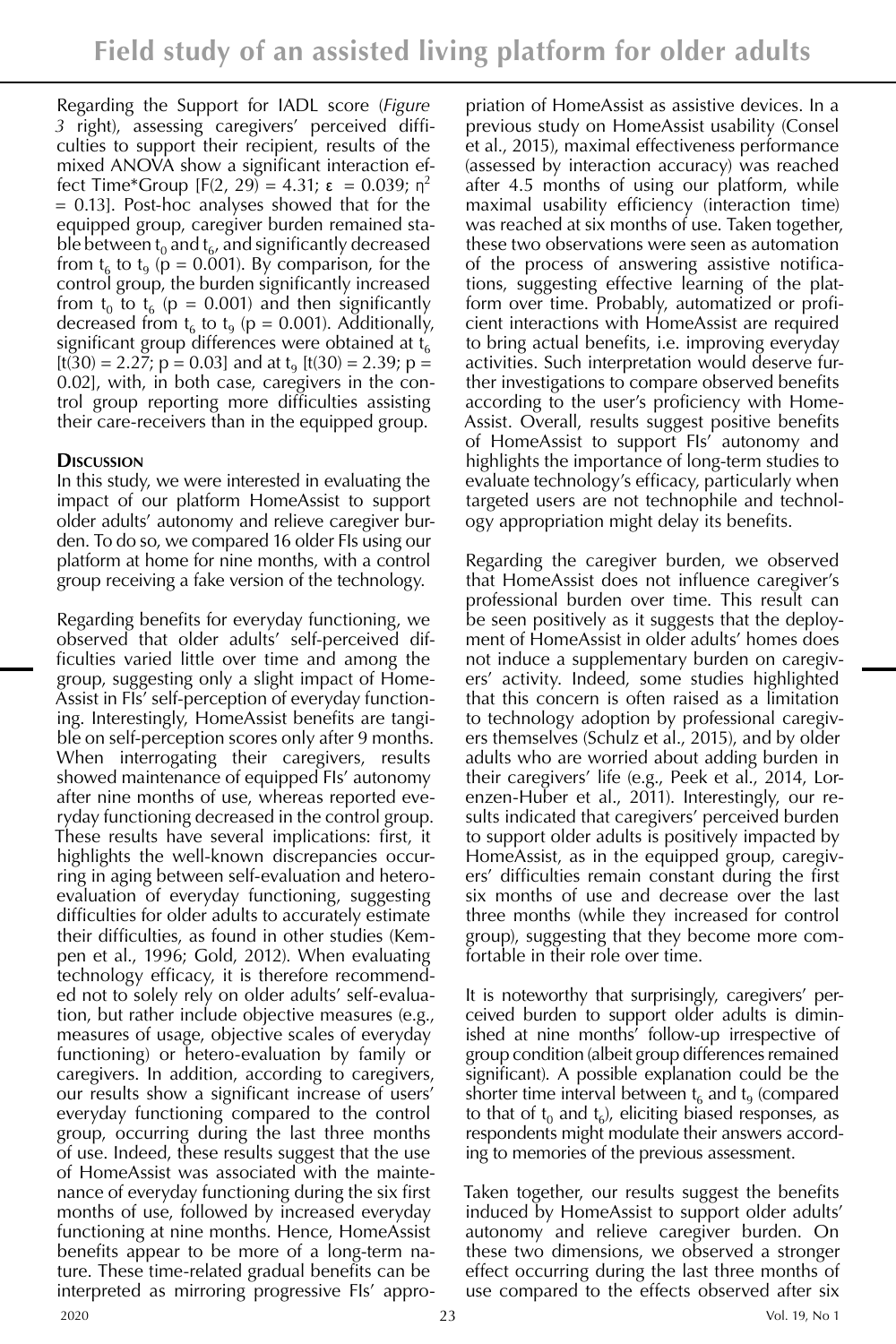months, dispelling possible novelty effects.

## **Limitations**

Despite our positive results, some limitations can be raised. First, the dropout rate occurring along with our study, due to real-life and long-term settings hazards, might imply that our final sample includes only participants who had positive experiences with HomeAssist, biasing our results.

Second, our final sample might seem relatively small, questioning the statistical power of our results. However, one can hope stronger results with a bigger sample, as even when statistical significance was not fully reached, we noted tendential positive results.

Third, one can argue that our control condition might be biased as it is a passive condition, i.e., does not provide any similar content to the equipped group. Nonetheless, by deploying fake sensors in the home of our control participants, we still added some new and unfamiliar objects to older adults' everyday life, therefore reducing novelty effects. Additionally, it would be interesting to compare two technological supports providing different functionalities, in order to highlight the benefits of each functionality in technology acceptance.

Fourth, a longer period interval such as 12 or 18 months rather than 9 months would provide more insights regarding near and far effects. However, our purpose was basically to assess the technology honeymoon effect. To the best of our knowledge, such purpose in the AAL domain has not been investigated.

Finally, we could have added informal caregivers (e.g., family, friends) in our assessments, to investigate additional possible benefits regarding the reduction of their caregiving burden. For example, the widely used psychosocial scale Zarit (Zarit, Reever & Bach-Peterson, 1980) could be administrated in a future study.

Despite these limitations, our study is a necessary first step toward large-scale field study to demonstrate the efficacy of the AAL platform. Our results gave encouraging results regarding near and far HomeAssist's efficacy to support older adults' autonomy and well-being, as well as relieving caregiver burden.

# **Implications for research and design**

The present study suggests several implications for the future of research and design in the context of technologies for aging.

 $2020$  Vol. 19, No 1 First, it highlights the benefits of designing longterm and ecological studies to evaluate the im-

pact of AAL technologies. Indeed, as well as inducing more generalizable and ecological results, it enables us to face real-life settings challenges of including new technology in older adults' life, that would have remained unseen between the walls of a laboratory setting.

Second, when evaluating the efficacy of the technology, our results suggest the added value of involving caregivers in the process, both to collect a hetero-evaluation of technology's impact over older adults' everyday life, and because their opinion might influence older adults' opinion toward the technology and affect its adoption.

Third, this study showed the added value of having a control condition in an evaluation methodology, particularly with an aging population. Indeed, it showed that older adults' status is evolving even without adding technological support, and the comparison between the experimental and the control condition enables to bring forward the specific benefits of the technology in older adults' everyday life.

Fourth, we recommend the application of User-Centered Design methodologies to develop technologies for aging. Indeed, in our case, following users' needs (Dupuy, Sauzéon & Consel, 2015) enabled to adapt HomeAssist functionalities, design, and deployment methodology. Notably, the necessity of personalization, a learning phase provided on a step-by-step basis and the involvement of caregivers in all the phases of the study were major takeaway ideas (Dupuy, Consel & Sauzéon, 2016; Dupuy & Sauzéon, 2018).

Fifth, regarding commercialization objectives. Our research methodology was regulated by committees in order to protect participants and data. However, as suggested by Torous & Haim (2018) in their recent article, when it comes to commercialization of health apps, choices have to be made. Notably, a balance has to be found between Big Data vs. Privacy, data sharing vs. proprietary tools or free-market vs. medical regulation.

Finally, our platform shows the benefits of developing multi-domain and adaptive platforms, adjusting to the various needs of FIs. Indeed, it enables to give a unified interface to the user, therefore reducing the learning cost, to propose individualized support depending on the various and evolving needs of older adults, and to aggregate the collected data to create a more global picture of older adult's status.

## **Conclusion**

To summarize, this study proposed to evaluate the durable benefits of AAL technology in real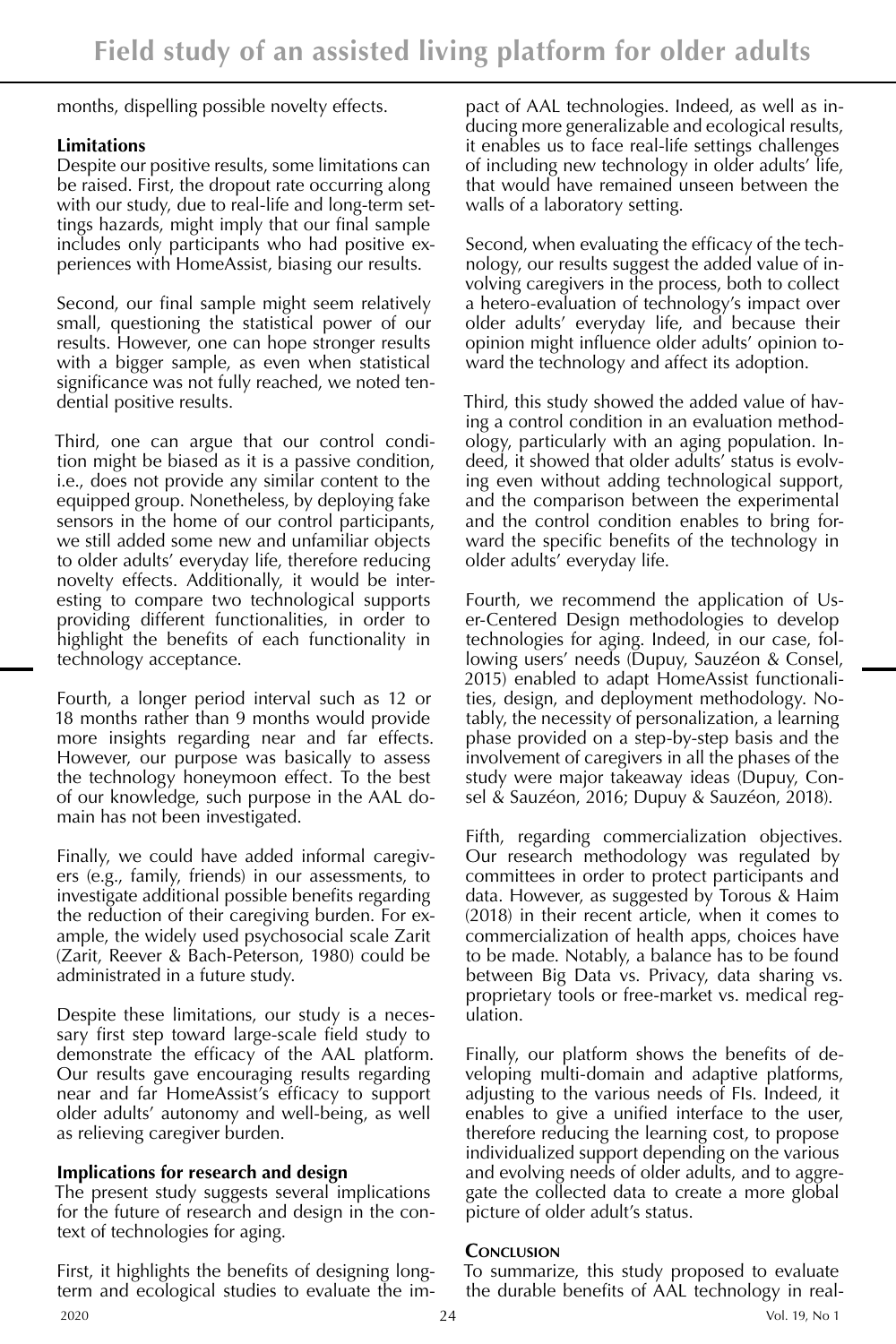setting by deploying a multi-domain assistive platform in the house of frail older adults, and compare with a control group. Our results highlighted the positive influence of the platform to maintain and improve older adults' everyday functioning while reducing caregiver burden.

## **References**

- Ardoin, N. M. 2006. Toward an interdisciplinary understanding of place: lessons for environmental education. Canadian Journal of Environmental Education 11:112–126.
- Avila-Funes, J. A., Helmer, C., Amieva, H., Barberger-Gateau, P., Goff, M. L., Ritchie, K., & Dartigues, J. F. (2008). Frailty among community-dwelling elderly people in France: the three-city study. The Journals of Gerontology Series A: Biological Sciences and Medical Sciences, 63(10), 1089-1096.
- Berkowsky, R. W., Sharit, J., & Czaja, S. J. (2018). Factors predicting decisions about technology adoption among older adults. Innovation in Aging, 1(3), 1-12.
- Bruininks, R. H. (1984). Scales of Independent Behavior: Psycho-educational Battery. DLM.
- Caroux, L., Consel, C., Dupuy, L., and Sauzéon, H. (2014). "Verification of daily activities of older adults: a simple, non-intrusive, low-cost approach," in Proceedings of the 16th International ACM SIGACCESS Conference on Computers & Accessibility (Rochester, NY), 43–50.
- Caroux, L., Consel, C., Dupuy, L., and Sauzéon, H. (2017). "Designing an accessible and engaging email application for aging in place," in The 14th of IEEE Ubiquitous Intelligence and Computing (UIC 2017) (San Francisco, CA).
- Clegg, A., Young, J., Iliffe, S., Rikkert, M. O., & Rockwood, K. (2013). Frailty in elderly people. The lancet, 381(9868), 752-762.
- Collard, R. M., Boter, H., Schoevers, R. A., & Voshaar, R. C. O. (2012). Prevalence of frailty in community-dwelling older persons: a systematic review. Journal of the American Geriatrics Society, 60(8), 1487-1492.
- Corbeil, R., Marcotte, A., & Trépanier, C. (2009). Inventaire des habiletés pour la vie en appartement. Québec: Groupe de recherche et d'étude en déficience du développement.
- Czaja, S. J., Boot, W. R., Charness, N., Rogers, W. A., & Sharit, J. (2017). Improving social support for older adults through technology: findings from the PRISM randomized controlled trial. The Gerontologist, 58(3), 467-477.
- Dupuy, L., & Sauzéon, H. (2018). Ambient assisted living platforms for aging in place: lessons learned from a field study. Gerontechnology, 17(s), 109.
- Dupuy, L., Froger, C., Consel, C., & Sauzéon, H. (2017). Everyday Functioning Benefits from an Assisted Living Platform amongst Frail Older Adults and Their Caregivers. Frontiers in aging neuroscience, 9, 302.
- Dupuy, L., Consel, C., & Sauzeon, H. (2016). Self-determination-based design to achieve acceptance of assisted living technologies for older adults. Computers in Human Behavior, 65, 508-521.

Additionally, such results appear to be not elicited by the technology's honeymoon effects. Finally, this study enabled us to raise some recommendations for research and design of AAL in the context of aging, providing fruitful avenues for the future of technologies for aging.

- Dupuy, L., Sauzéon, H., and Consel, C. (2015). "Perceived Needs for Assistive Technologies in older adults and their caregivers," in WomENcourage 15'.
- Durick, J., Robertson, T., Brereton, M., Vetere, F., & Nansen, B. (2013, November). Dispelling ageing myths in technology design. In Proceedings of the 25th Australian Computer-Human Interaction Conference: Augmentation, Application, Innovation, Collaboration (pp. 467-476). ACM.
- Folstein, M. F., Folstein, S. E., and McHugh, P. R. (1975). Mini-mental state. Journal of Psychiatric Research 12, 189–198.
- Fried, L. P., Tangen, C. M., Walston, J., Newman, A. B., Hirsch, C., Gottdiener, J., et al. (2001). Frailty in older adults evidence for a phenotype. The Journals of Gerontology Series A: Biological Sciences and Medical Sciences,56, M146–M157.
- Gold, D. A. (2012). An examination of instrumental activities of daily living assessment in older adults and mild cognitive impairment. Journal of clinical and experimental neuropsychology, 34(1), 11-34.
- Guigoz, Y, and Vellas, B. (1999) "The Mini Nutritional Assessment (MNA) for grading the nutritional state of elderly patients: presentation of the MNA, history and validation," in Mini Nutritional Assessment (MNA): Research and Practice in the Elderly, Nestle Nutrition Workshop Series Clinical & Performance Programme, Vol. 1, eds B. Vellas, Ph. J. Garry, and Y. Guigoz (Basel: Nestec Ltd.; Vevey/S. Karger AG), 3–12.
- Guralnik, J. M., Ferrucci, L., Pieper, C. F., Leveille, S. G., Markides, K. S., Ostir, G. V., et al. (2000). Lower extremity function and subsequent disability: consistency across studies, predictive models, and value of gait speed alone compared with the short physical performance battery. The Journals of Gerontology Series A: Biological Sciences and Medical Sciences, 55, 221–231.
- Huynh, H., & Feldt, L. S. (1976). "Estimation of the Box correction for degrees of freedom from sample data in randomised block and split-plot designs." Journal of Educational Statistics, 1, 69-82.
- Kalafat, M., Hugonot-Diener, L., & Poitrenaud, J. (2003). Standardisation et étalonnage français du "Mini Mental State"(MMS) version GRECO. Revue de neuropsychologie, 13(2), 209-236.
- Kempen, G. I., Steverink, N., Ormel, J., & Deeg, D. J. (1996). The assessment of ADL among frail elderly in an interview survey: self-report versus performance-based tests and determinants of discrepancies. The Journals of Gerontology Series B: Psychological Sciences and Social Sciences, 51(5), P254-P260.
- Lawton, M.P., & Brody, E.M. (1969). Assessment of older people: Self-maintaining and instrumental activities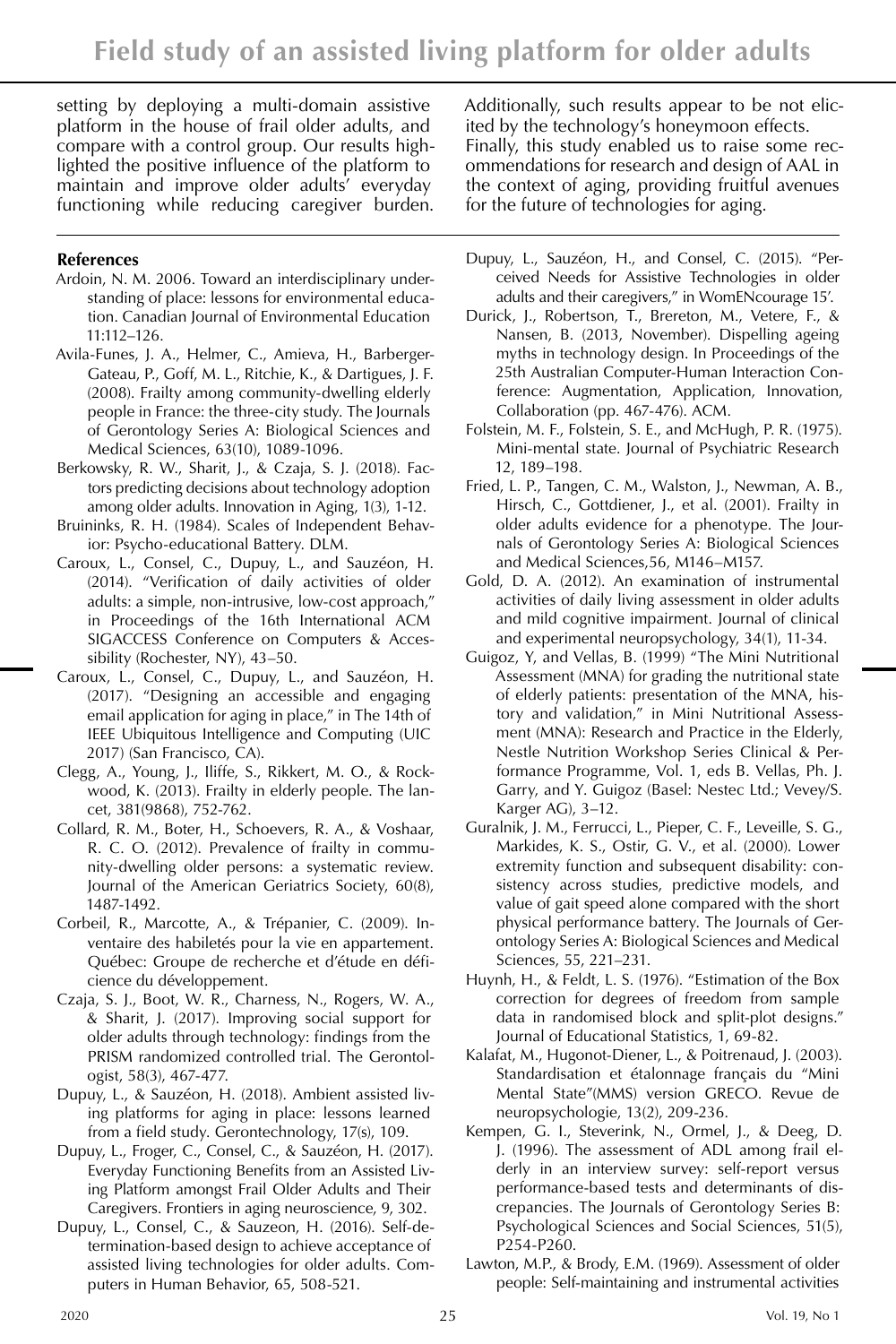of daily living. Gerontologist, 9(3 Part 1):179-186.

- Lee, M. L., & Dey, A. K. (2014, April). Real-time feedback for improving medication taking. In Proceedings of the SIGCHI Conference on Human Factors in Computing Systems (pp. 2259-2268). ACM.
- Lorenzen-Huber, L., Boutain, M., Camp, L. J., Shankar, K., & Connelly, K. H. (2011). Privacy, technology, and aging: a proposed framework. Ageing International, 36(2), 232-252.
- Lindley, S. E. (2012). Shades of lightweight: supporting cross-generational communication through home messaging. Universal Access in the Information Society, 11(1), 31-43.
- Liu, L., Stroulia, E., Nikolaidis, I., Miguel-Cruz, A., & Rincon, A. R. (2016). Smart homes and home health monitoring technologies for older adults: A systematic review. International journal of medical informatics, 91, 44-59.
- Maslach, C., Jackson, S. E., & Leiter, M. P. (1997). Maslach burnout inventory. Evaluating stress: A book of resources, 3, 191-218.
- McFall, S., & Miller, B. H. (1992). Caregiver burden and nursing home admission of frail elderly persons. Journal of Gerontology, 47(2), S73-S79.
- Mihailidis, A., Boger, J. N., Craig, T., & Hoey, J. (2008). The COACH prompting system to assist older adults with dementia through handwashing: An efficacy study. BMC Geriatrics, 8(1), 28.
- Montgomery, R. J., Gonyea, J. G., & Hooyman, N. R. (1985). Caregiving and the experience of subjective and objective burden. Family relations, 19-26.
- Morley, J. E., Vellas, B., Van Kan, G. A., Anker, S. D., Bauer, J. M., Bernabei, R., & Fried, L. P. (2013). Frailty consensus: a call to action. Journal of the American Medical Directors Association, 14(6), 392-397.
- Morrow, D. G., & Rogers, W. A. (2008). Environmental support: An integrative framework. Human Factors, 50(4), 589-613.
- Neves, B. B., Franz, R. L., Munteanu, C., Baecker, R., & Ngo, M. (2015, April). My Hand Doesn't Listen to Me!: Adoption and Evaluation of a Communication Technology for the 'Oldest Old'. In Proceedings of the 33rd Annual ACM Conference on Human Factors in Computing Systems (pp. 1593-1602). ACM.
- Peek, S. T., Wouters, E. J., van Hoof, J., Luijkx, K. G., Boeije, H. R., & Vrijhoef, H. J. (2014). Factors influencing acceptance of technology for aging in place: a systematic review. International journal of medical informatics, 83(4), 235-248.
- Plaisant, C., Clamage, A., Hutchinson, H. B., Bederson, B. B., & Druin, A. (2006). Shared family calendars: Promoting symmetry and accessibility. ACM Transactions on Computer-Human Interaction (TOCHI), 13(3), 313-346.
- Queirós, A., Silva, A., Alvarelhão, J., Rocha, N. P., and Teixeira, A. Usability, accessibility and ambient-assisted living: a systematic literature review. Universal Access in the Information Society, 14, 1 (2015), 57–66.
- Rantz, M., Phillips, L. J., Galambos, C., Lane, K., Alexander, G. L., Despins, L., & Craver, A. (2017). Randomized trial of intelligent sensor system for early illness alerts in senior housing. Journal of the American Medical Directors Association, 18(10), 860-870.
- Rashidi, P., & Cook, D. J. (2009). Keeping the resident in the loop: Adapting the smart home to the user. IEEE Transactions on systems, man, and cyberneticspart A: systems and humans, 39(5), 949-959.
- Reeder, B., Meyer, E., Lazar, A., Chaudhuri, S., Thompson, H. J., and Demiris, G. Framing the evidence for health smart homes and home-based consumer health technologies as a public health intervention for independent aging: A systematic review. International Journal of Medical Informatics, 82, 7 (2013), 565-579.
- Rocha, A., Martins, A., Junior, J. C. F., Boulos, M. N. K., Vicente, M. E., Feld, R., & Sdogati, C. (2013). Innovations in health care services: The CAALYX system. International journal of medical informatics, 82(11), e307-e320.
- Schulz, R., Beach, S. R., Matthews, J. T., Courtney, K., De Vito Dabbs, A., & Mecca, L. P. (2015). Caregivers' willingness to pay for technologies to support caregiving. The Gerontologist, 56(5), 817-829.
- Slim, K., Nini, E., Forestier, D., Kwiatkowski, F., Panis, Y., & Chipponi, J. (2003). Methodological index for non-randomized studies (MINORS): development and validation of a new instrument. ANZ journal of surgery, 73(9), 712-716.
- Schmuckler, M. A. (2001). What is ecological validity? A dimensional analysis. Infancy, 2(4), 419-436.
- Sposaro, F., & Tyson, G. (2009, September). iFall: an Android application for fall monitoring and response. In Engineering in Medicine and Biology Society, 2009. EMBC 2009. Annual International Conference of the IEEE (pp. 6119-6122). IEEE.
- Theou, O., Stathokostas, L., Roland, K. P., Jakobi, J. M., Patterson, C., Vandervoort, A. A., & Jones, G. R. (2011). The effectiveness of exercise interventions for the management of frailty: a systematic review. Journal of aging research, 2011.
- Torous, J., & Haim, A. (2018). Dichotomies in the Development and Implementation of Digital Mental Health Tools. Psychiatric Services, 69(12), 1204-1206.
- Ware Jr, J. E., & Sherbourne, C. D. (1992). The MOS 36-item short-form health survey (SF-36): I. Conceptual framework and item selection. Medical care, 473-483.
- Wells, J. D., Campbell, D. E., Valacich, J. S., & Featherman, M. (2010). The effect of perceived novelty on the adoption of information technology innovations: a risk/reward perspective. Decision Sciences, 41(4), 813-843.
- Zarit, S. H., Reever, K. E., & Bach-Peterson, J. (1980). Relatives of the impaired elderly: correlates of feelings of burden. The gerontologist, 20(6), 649-655.